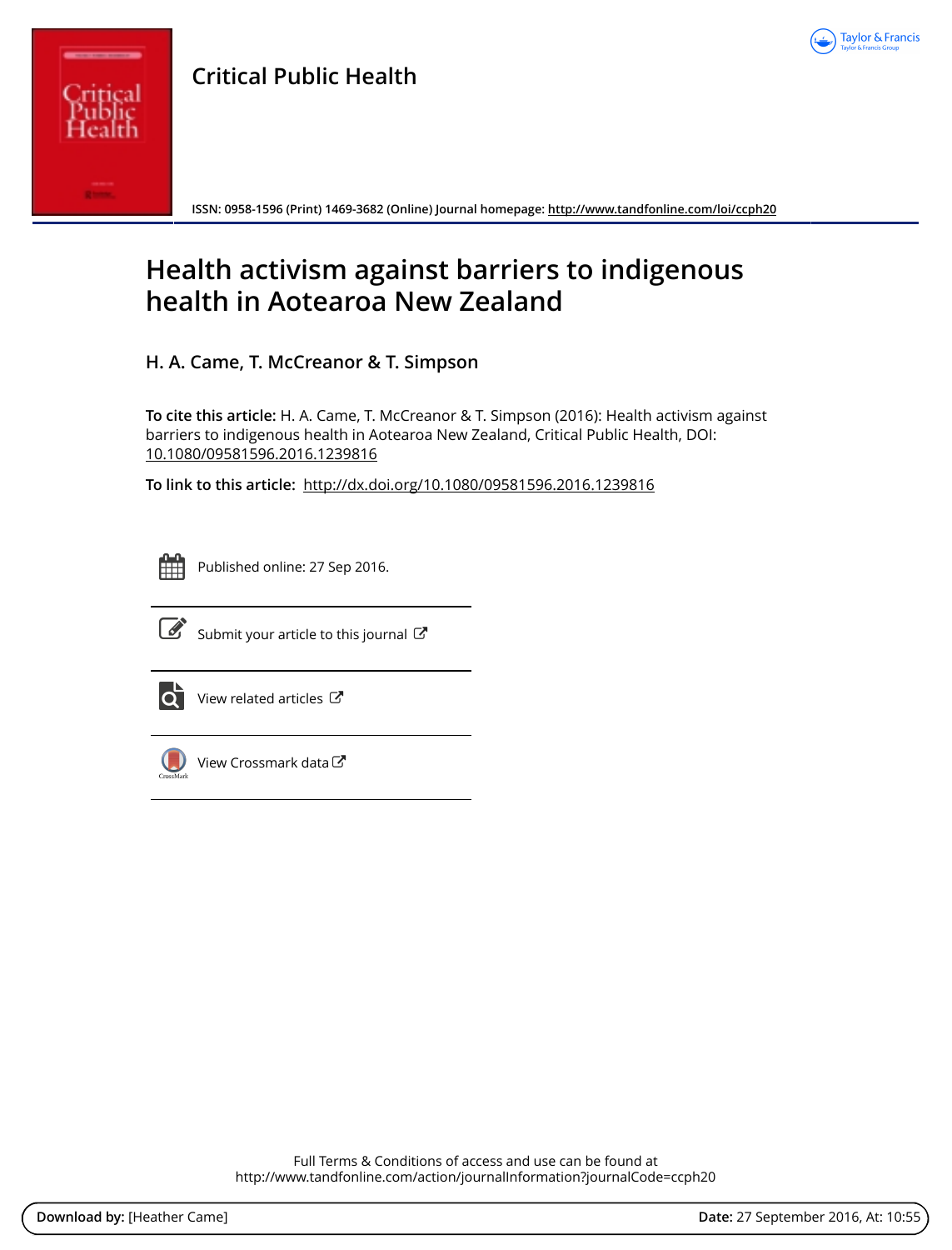

# **COMMENTARY**

# **Health activism against barriers to indigenous health in Aotearoa New Zealand**

H. A. Came<sup>a</sup> **D**. T. McCr[ea](#page-1-0)nor<sup>b</sup> and T. Simpson<sup>c</sup> **D** 

<span id="page-1-2"></span><span id="page-1-1"></span><span id="page-1-0"></span><sup>a</sup>Faculty of Health and Environmental Sciences, Auckland University of Technology, Auckland, New Zealand; <sup>b</sup>Te Rōpū Whāriki, Massey University, Auckland, New Zealand; 'Health Promotion Forum, Auckland, New Zealand

#### **ABSTRACT**

Racism and government policies of colonisation and assimilation contribute to the disproportionate burden of disease carried by indigenous people globally. In colonial contexts such as Aotearoa New Zealand, these inequities are routinely monitored but governments believe economic growth and better lifestyles will resolve the issues. Stop Institutional Racism (STIR), a group of health activists, is challenging this dominant discourse and building a boutique social movement to transform racism within the New Zealand public health sector. Central to the work of STIR is partnership between indigenous and non-indigenous practitioners underpinned by Te Tiriti o Waitangi – the founding document of the colonial state of New Zealand. This paper reflects on STIR organisational processes and political achievements to date. We have worked towards mobilising the public health sector, reenergising the conversation around racism and strengthening the capacity and evidence base of the sector around key sites of racism and anti-racism praxis. This paper will be of interest to others within the global public health community who are looking for new collective ways to organise and challenge entrenched inequities.

# **ARTICLE HISTORY**

Received 13 August 2016 Accepted 18 September 2016

#### **KEYWORDS**

<span id="page-1-13"></span><span id="page-1-9"></span><span id="page-1-8"></span><span id="page-1-5"></span><span id="page-1-4"></span><span id="page-1-3"></span>Anti-racism; racism; advocacy; indigenous people; resistance; inequalities

# **Introduction**

<span id="page-1-12"></span><span id="page-1-11"></span><span id="page-1-6"></span>Inequities of all kinds are a defining issue in the contemporary era (OECD, [2014](#page-7-0); Pickett & Wilkinson, [2011](#page-7-1)), manifest in multiple political, economic and humanitarian crises. Health disparities have been a focus for major institutions (Centers for Disease Control and Prevention, [2013](#page-6-0); Commission on Social Determinants of Health, [2008](#page-6-1)) and the status of indigenous people is a particular concern in colonial states (Paradies, [2016;](#page-7-2) Reading & Wien, [2009\)](#page-7-3). The United States, Canada, Australia and New Zealand show long-standing differences in life expectancies of 4–15 years between indigenous and settler peoples and entrenched inequalities across all causes of mortality and morbidity when controlled for age and class (Ajwani, Blakely, Robson, Tobias, & Bonne, [2003](#page-6-2); Bramley, Hebert, Tuzzio, & Chassin, [2005](#page-6-3); Greenwood, De Leeuw, & Reading, [2015\)](#page-6-4).

<span id="page-1-10"></span><span id="page-1-7"></span>The persistence of disparities suggests the failure of conventional public health approaches with indigenous communities. There are significant modifiable systemic barriers to indigenous health (O'Sullivan, [2015](#page-7-4)) arising particularly from institutional racism, a legacy of colonisation (Mowbray, [2007\)](#page-7-5). In these colonial, neoliberal market economies, structural change is always pushing against the tide, but evidence and ethics call us to prioritise indigenous health.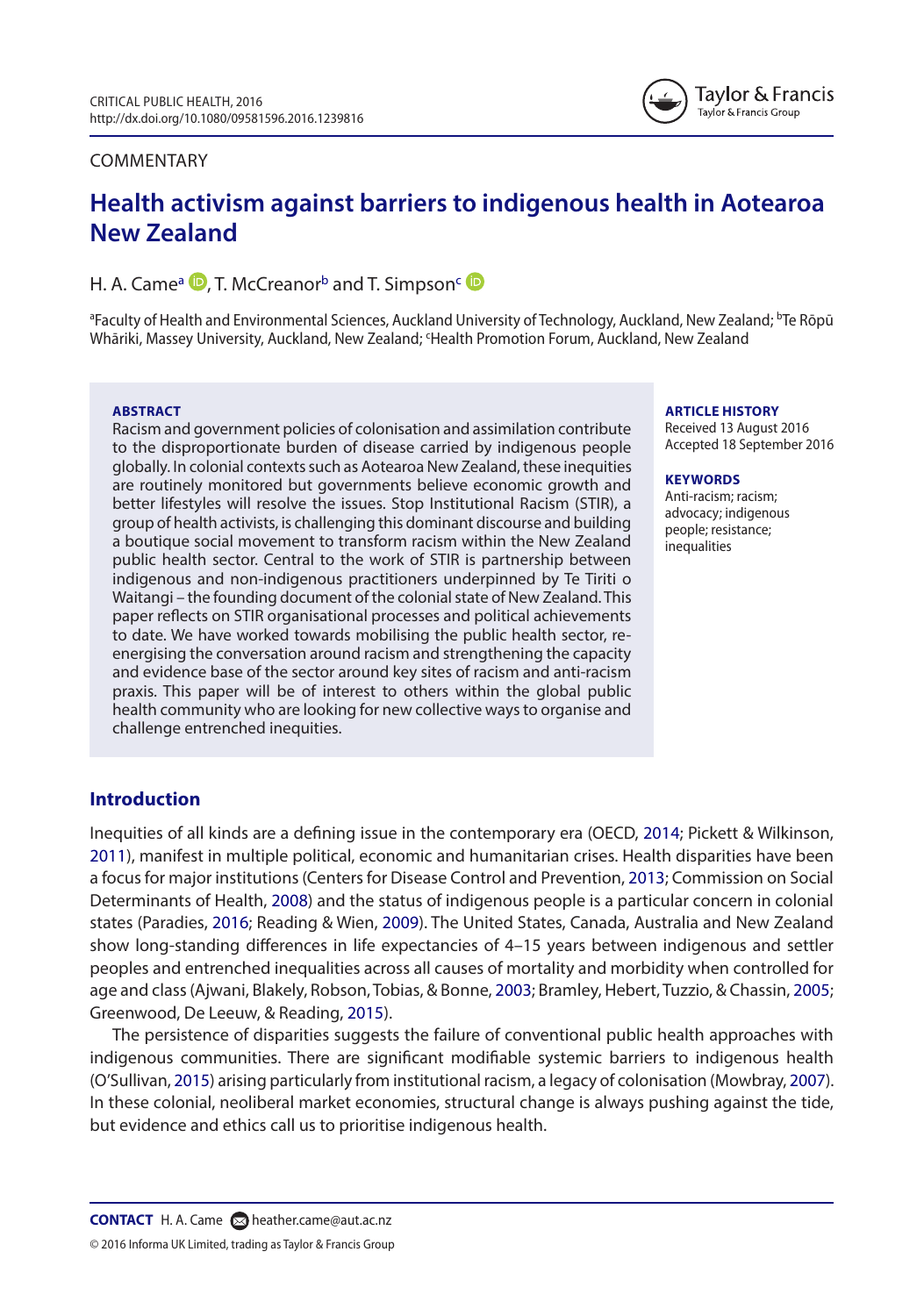#### 2  $\left(\rightarrow\right)$  H. A. CAME ET AL.

<span id="page-2-10"></span><span id="page-2-0"></span>In health economics a systematic review by Angell, Muhunthan, Irving, Eades, and Jan [\(2014\)](#page-6-5) confirmed that interventions targeting better indigenous health outcomes were consistently cost-effective. A study by Mills, Reid, and Vaithianathan ([2012](#page-7-6)) quantified the five-year cost of health inequalities between Māori (indigenous) and non-Māori children at \$NZ62 million. Investment in the health of indigenous people, who carry the highest burden of disease, can lift the health status of an entire population (Wilkinson & Pickett, [2011\)](#page-7-1). Championing indigenous health is also consistent with public health principles of social justice and human rights, making it an imperative for public health (Llewellyn, [2015\)](#page-7-7).

<span id="page-2-16"></span><span id="page-2-9"></span>Starfield ([2011](#page-7-8)) argues inequities are built into health systems and maintained by power differentials between dominant and marginalised groups. Given the entrenched nature of these disparities, health activism involving planned actions to provoke change, redistribute power, enhance social justice and advance health equity is called for (Smylie & Firestone, [2016](#page-7-9)). Braveman ([2014](#page-6-6)) defines health equity as a commitment to eliminate inequities in health and the drivers of inequities.

<span id="page-2-15"></span><span id="page-2-8"></span><span id="page-2-3"></span>Health activism takes an overt political focus using both research and creative, unconventional methods to challenge the status quo (Laverack, [2013\)](#page-6-7). Examples include the Act Up campaigns of the 1990s (Colvin, [2014](#page-6-8)) and the global fight against big tobacco (Thomson, Dey, & Russell, [2015\)](#page-7-10).

<span id="page-2-17"></span><span id="page-2-6"></span>Our health activism group, Stop Institutional Racism (STIR) is striving to remove barriers to indigenous well-being in Aotearoa New Zealand by mobilising the public health sector, re-energising conversations around racism, building the evidence base and strengthening the capacity of public health professionals in this arena. This paper presents aspects of our processes, achievements and challenges as an exemplar to share our learnings and build links internationally.

#### *New Zealand context*

New Zealand is a small (4.5 million), geographically isolated island nation in the south Pacific, with a British colonial cultural infrastructure imposed by force on Māori in the decades following the 1840 signing of the colonial state's founding document Te Tiriti o Waitangi. Despite the promises of mutually beneficial partnership that were agreed to, it is a colonial society built on breaches of Te Tiriti that saw mass migration from the mid-nineteenth century by British settlers who asserted their independence through a brutal racial civil war (Belich, [1986;](#page-6-9) Byrnes, [2006](#page-6-10)). Settler society prospered, developing an economy powered by illicit acquisitions of resources from Māori coupled with exploitation of their labour (Ballara, [1986\)](#page-6-11), undermining Māori culture, economy, philosophy and spirituality in the process (Hill, [2004](#page-6-12); Poata-Smith, [2004\)](#page-7-11).

<span id="page-2-13"></span><span id="page-2-7"></span><span id="page-2-4"></span><span id="page-2-2"></span><span id="page-2-1"></span>Māori resistance has been resolute, and achieved government acknowledgement of health as a cultural treasure under Te Tiriti as well as recognition of the historical injustice of breaches of Te Tiriti. Despite the hard-won gains since the 1980s, public institutions in New Zealand have been critiqued comprehensively for their mono-culturalism and failure to engage with the values and perspectives of Māori (Smith, [2012](#page-7-12); Walker, [1990\)](#page-7-13). Came ([2012](#page-6-13), p. ii) argues that institutional racism, "pattern of differential access to material resources and power by race which advantages one sector of the population while disadvantaging another", has become normalised in the New Zealand health system.

<span id="page-2-18"></span><span id="page-2-14"></span><span id="page-2-5"></span>For decades public health leaders have attempted to disrupt this mono-culturalism and used their influence to secure various policy commitments to promote and protect Māori health. Seminal among these was a 1988 memo from the Director General of Health George Salmond, which required the sector to honour the founding document of New Zealand, Te Tiriti o Waitangi. A series of constructive policy documents followed, including *He Korowai Oranga* (Ministry of Health, [2014\)](#page-7-14) and *Whānau Ora* (Whānau Ora Taskforce, [2009](#page-7-15)).

<span id="page-2-19"></span><span id="page-2-12"></span><span id="page-2-11"></span>The *New Zealand Health Strategy* (NZHS) (Ministry of Health, [2016a\)](#page-7-16), the current health policy framework in New Zealand, does not embrace this progressive tradition. The central tenet of the NZHS reflects the neoliberal ideology that economic rationalism will 'trickle down' to eliminate disparities in all areas including health. Core assumptions, such as the level-playing field and consumer choice, call for citizens to take responsibility for their lifestyles and health outcomes. There is no consideration of the colonial devastation which has excluded Māori from the prerequisites of health, addressing the social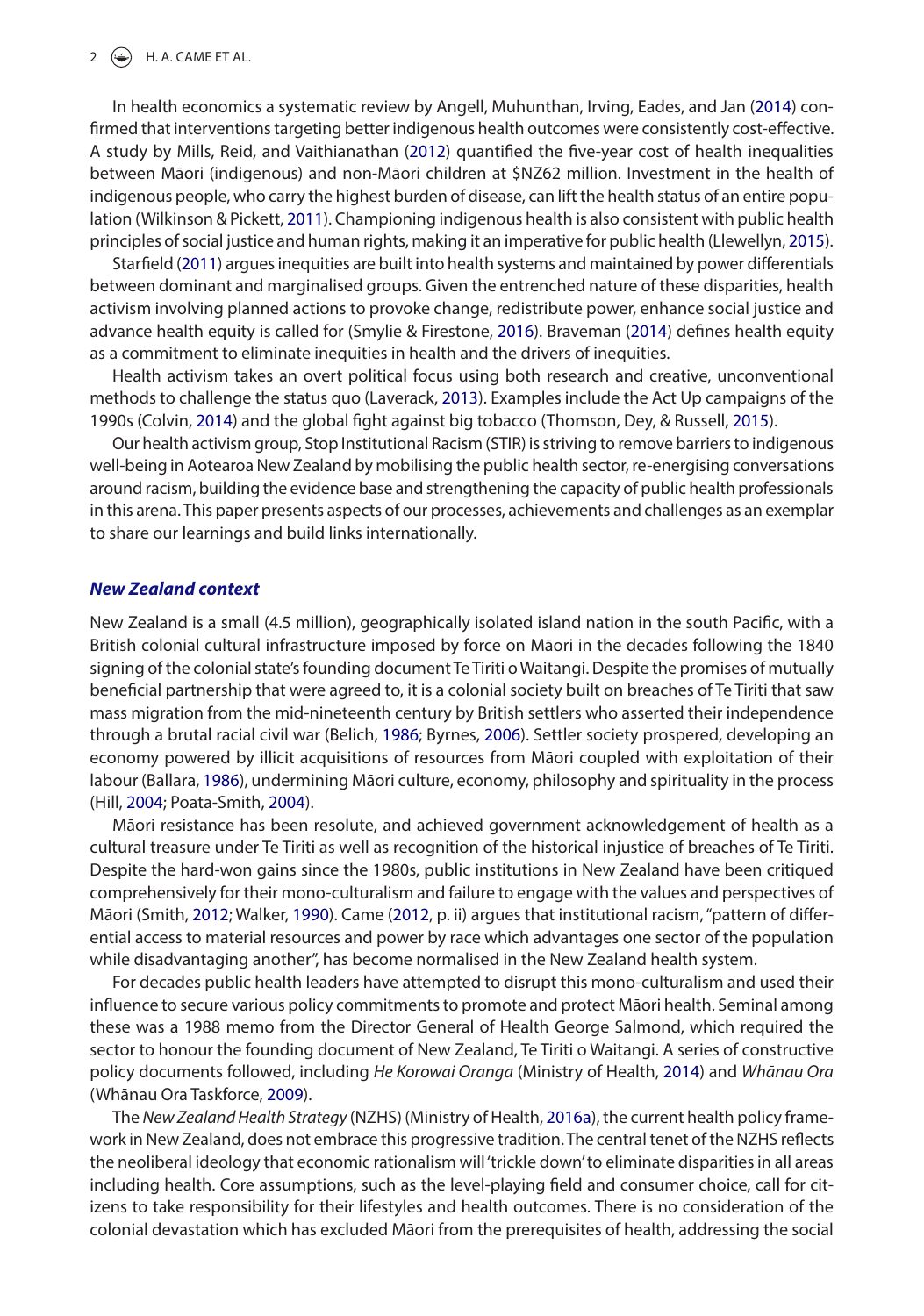<span id="page-3-8"></span>

<span id="page-3-0"></span>**Figure 1.** Political strategy of STIR*.*

determinants of health, health as a human right or health equity. In the NZHS public health receives only 4.5% of Vote Health (Ministry of Health, [2016b\)](#page-7-17) despite the potential enormous gains in social, cultural and fiscal terms through the prevention of morbidity and reduction of mortality among Māori.

# **Stop Institutional Racism**

<span id="page-3-4"></span>The existence of health inequalities with their links to institutional racism within the administration of the health sector is a breach of Te Tiriti o Waitangi that motivates STIR. Our network engages in activist scholarship traditions (Came, MacDonald, & Humphries, [2015](#page-6-14)) in pursuit of health equity through challenging power relations under which racism has been allowed to flourish. From this standpoint the promotion of Tiriti-based practice (Health Promotion Forum, [2000](#page-6-15)) is one pathway to end institutional racism within New Zealand.

<span id="page-3-13"></span><span id="page-3-12"></span><span id="page-3-11"></span><span id="page-3-10"></span><span id="page-3-9"></span><span id="page-3-6"></span>STIR emerged in the context of a politically assertive Māori health sector formed in the 1990s that critiqued the racism of established systems. Key research studies including the *Hauora* series (Pōmare, [1980](#page-7-18); Pōmare & De Boer, [1988;](#page-7-19) Pōmare et al., [1995;](#page-7-20) Robson & Harris, [2007](#page-7-21)), *Decades of Disparities* (Ajwani et al., [2003](#page-6-2)) and theoretical frames such as *Te Whakaruruhau* (Ramsden, [2002\)](#page-7-22) and *Te Pae Mahutonga* (Durie, [1999](#page-6-16)) provided evidence and arguments. Came's ([2012](#page-6-13)) research added to the evidence base supporting Māori claims of injustice and wide dissemination of findings raised awareness about racism in the public health sector.

<span id="page-3-5"></span>In a turn to action, the initial vehicle was the New Zealand Public Health Association (PHA) where a remit was passed in 2012 which led to the formation of a Special Interest Group on Institutional Racism, later named STIR. The group consists of Māori and Tauiwi (non-Māori) practitioners and scholars from across New Zealand, with a core of around a dozen and a network of over 100 associates in an e-network. Members contribute according to their capacity, circumstances and expertise under co-leadership by Heather Came (Tauiwi) and Grant Berghan (Māori). Many have long-standing professional relationships with one another which allow STIR to work organically by consensus decision-making. Annual reports are used as an accountability mechanism back to the sector (Berghan & Came, [2015](#page-6-17); Came, [2014](#page-6-18)).

<span id="page-3-7"></span><span id="page-3-2"></span><span id="page-3-1"></span>STIR does not receive public health funding or indeed much funding of any kind<sup>1</sup> and most of the work done is mahi aroha (volunteered) which critically ensures independence. Public health providers and the practitioners that work within them in New Zealand are bound by contracts that restrict their ability to engage in advocacy directed at the government (Ministry of Health, [2003\)](#page-7-23). STIR therefore provides a rare collective platform to challenge racism.

# *Political contributions*

<span id="page-3-3"></span>To challenge racism, Came and McCreanor ([2015](#page-6-19)) argue a system-based approach is required. As depicted in Figure [1,](#page-3-0) STIR has developed a multi-level strategy to that effect. The elements are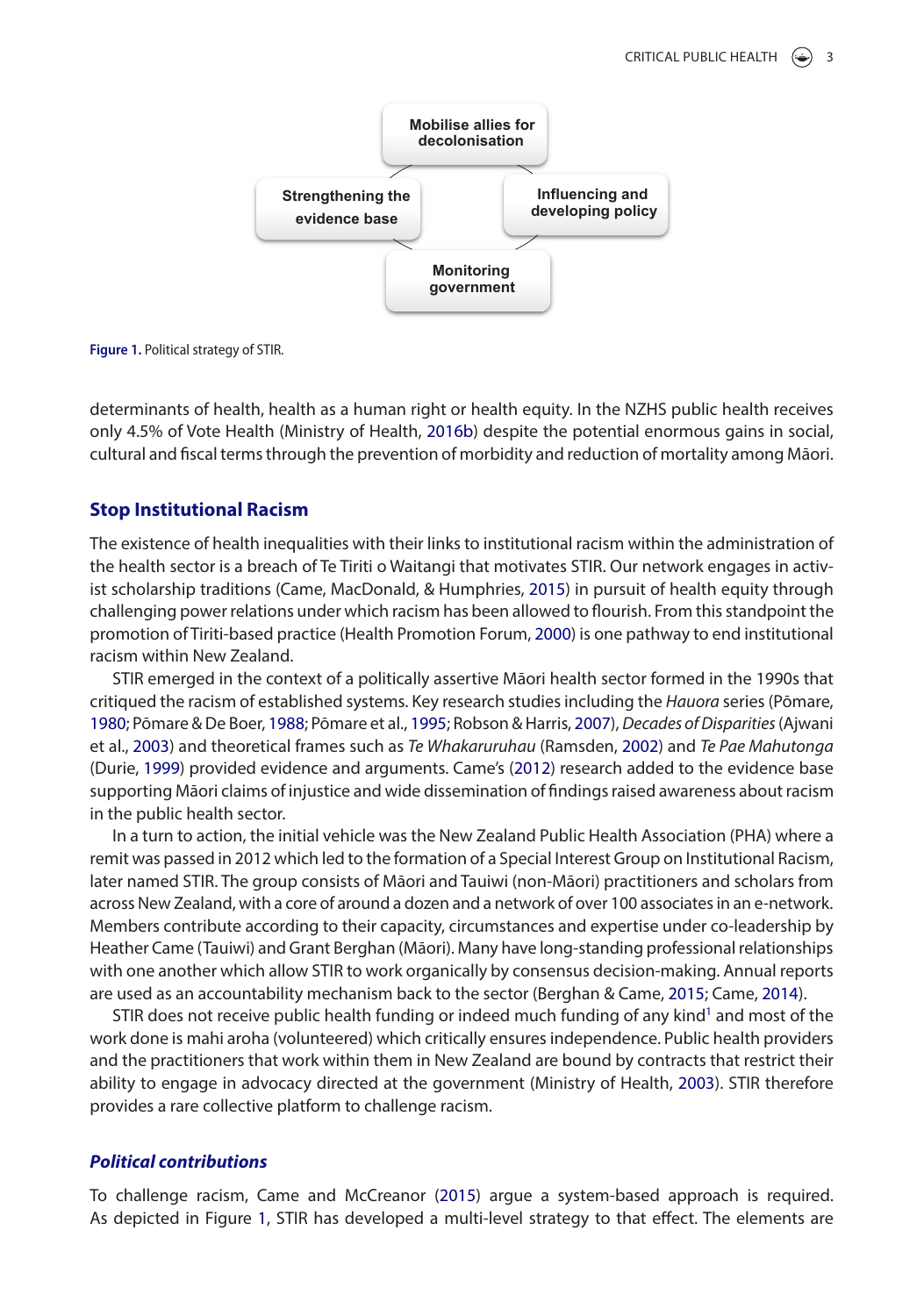(i) mobilising allies for decolonisation, (ii) influencing and developing policy, (iii) monitoring government and (iv) strengthening the evidence base. The following section reflects on STIR's contributions in these key areas.

# *Mobilise allies for decolonisation*

<span id="page-4-8"></span><span id="page-4-5"></span><span id="page-4-4"></span><span id="page-4-1"></span>To end racism, Paradies et al. ([2009](#page-7-24)) and Jones ([2003](#page-6-20)) suggest a critical mass of support is needed. Work by Denson [\(2009\)](#page-6-21) and Paradies et al. [\(2009\)](#page-7-24) reinforce the efficacy of strengthening political and cultural competencies to enhance anti-racism work. Mobilising allies or associates is a priority for STIR and we have led more than 50 presentations and workshops to build what Came and da Silva [\(2011\)](#page-6-22) call political competencies. These trainings are framed around health equity, anti-racism praxis, Te Tiriti o Waitangi and/or decolonisation.

Since 2014 over 1500 people have attended these workshops, of whom more than 100 have become STIR associates. In addition to standard one or 2 hour sessions, half-day or full-day workshops, STIR is also involved in master classes and other anti-racism work, supporting those already engaging in anti-racism action to reconnect with like-minded peers to refresh and extend skills.

Initial outcomes from this decolonisation work include growing a network of professionals prepared to identify and call out racism within their spheres of influence. They can respond to calls to action, disseminate information and mobilise others in collective actions. Overall this is enabling anti-racism activism and our current message to STIR supporters is every conversation that challenges racism is a positive contribution.

<span id="page-4-7"></span><span id="page-4-6"></span>STIR is hosting an inaugural symposium in September 2016 as an opportunity for associates and core members to meet face to face and strengthen planned efforts to end racism. International allies from Australia and United States are offering their solidarity and participation at this event to help expedite Jones [\(2016\)](#page-6-23) and Labonté's [\(2008\)](#page-6-24) challenge to make such conversations global. During the symposium, as part of our commitment to evaluation of outcomes, a mapping process will identify gaps and opportunities to strengthen the current work.

# *Influencing and developing policy*

<span id="page-4-2"></span>In 2013 key public health entities – PHA, Health Promotion Forum (HPF) and New Zealand College of Public Health Medicine – endorsed a policy statement agreeing to take action to eliminate institutional racism (Came & Doole, [2014a\)](#page-6-25). Drafted by STIR this policy committed each organisation to take specific evidence-based actions to end racism. These included developing a systemic approach, promoting informed debate and championing anti-racism in international forums and we are keen to follow up on actions by the organisations. In 2015, the PHA agreed to a STIR remit to re-engage with Te Tiriti o Waitangi and is due to release an interim plan to become a Tiriti-based organisation as the HPF has already done (Simpson, [2015](#page-7-25)).

<span id="page-4-10"></span><span id="page-4-3"></span>STIR makes submissions on health policy to government agencies to raise issues for debate and to influence policy, for example, around proposed changes to how public health services were purchased (Came & Doole, [2014b\)](#page-6-26). We advocated for the development of kaupapa Māori service specifications to displace bio-medical-framed contracting processes that had previously been identified by Came [\(2012\)](#page-6-13) as sites of racism. A kaupapa Māori specification would reflect a Māori worldview and understandings of hauora (health). Sector allies were mobilised for robust conversations with decision-makers about the alternative possibilities.

# *Monitoring government*

<span id="page-4-9"></span><span id="page-4-0"></span>Reid and Robson [\(2007\)](#page-7-26) argue that Māori as treaty partners have the right to monitor the government. Inspired by this resolute standpoint, STIR has instigated a longitudinal study of public health providers' experiences of their government funders. Preliminary results of the second iteration of a five-year cycle this nation-wide survey shows significant variance in funder behaviour with generic as against Māori providers (Came, [2013\)](#page-6-27). This variance includes shorter contract timeframes and more intense contract monitoring.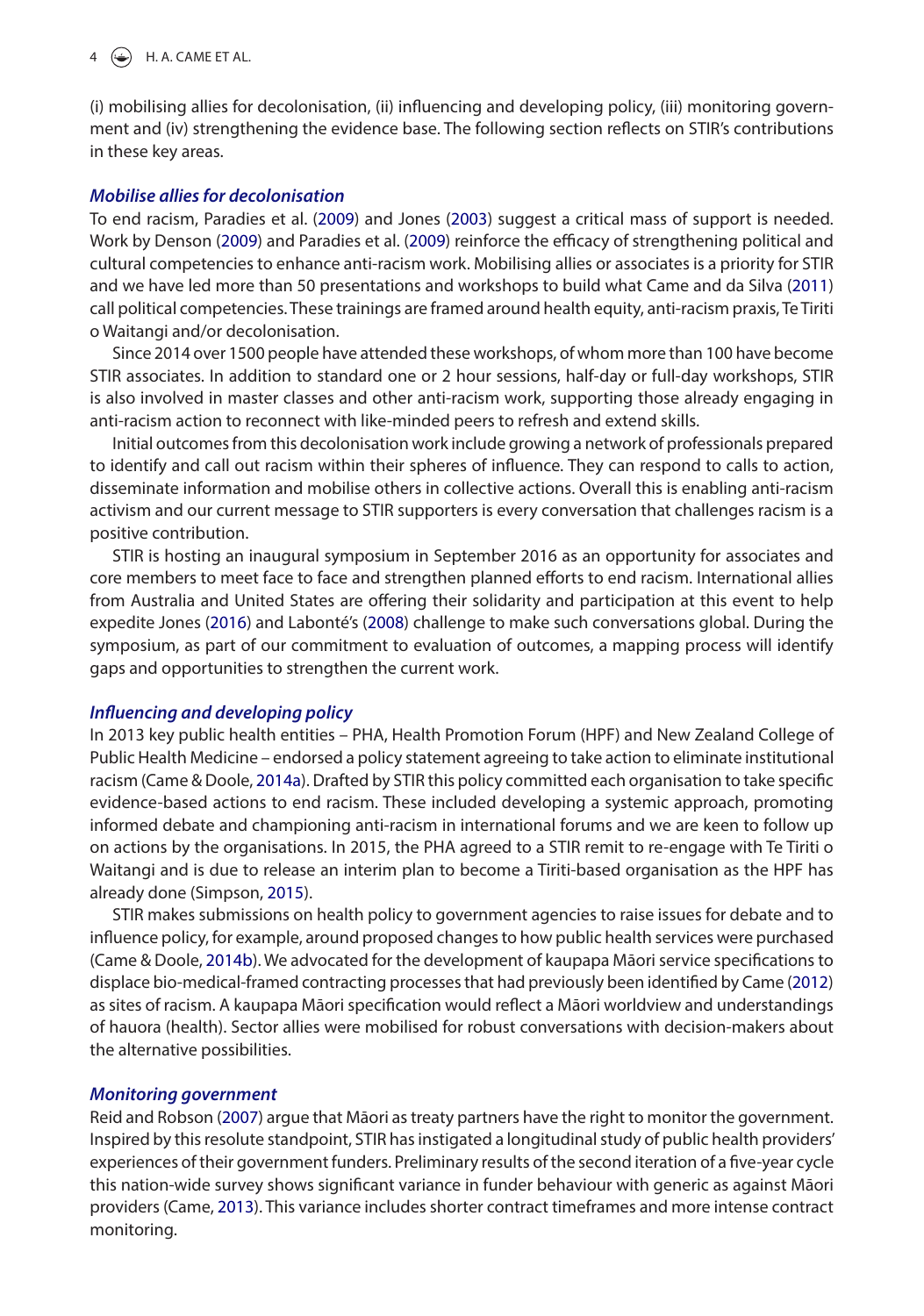<span id="page-5-4"></span><span id="page-5-2"></span><span id="page-5-1"></span>As STIR's capacity expands, we intend to take up Daes ([2009](#page-6-28)) challenge to utilise United Nations covenants, in particular the (UN, [1966\)](#page-7-27) *Convention on the Elimination of All Forms of Racial Discrimination* (CERD). Through the CERD monitoring processes, the New Zealand Government incorporates endorsed recommendations into the national human rights action plan (Human Rights Commission, [2015](#page-6-29)) enabling tracking of government performance.

# *Strengthening the evidence base*

With a small research team, STIR has been pursuing research funding, conducting research and publishing around racism and Tiriti-based practice since its formation. The published papers and associated presentations include a mixture of empirical and conceptual pieces that have refocussed the conversation around racism and anti-racism praxis within the local public health sector.

Writing is frequently collaborative with a mixture of academics and senior practitioners. Those newer to research are supported by older hands, building capability. Cultural and political advice is freely exchanged. Several STIR members are now pursuing postgraduate study around aspects of racism and Māori public health. One student for instance is identifying sites of institutional racism to target future interventions.

STIR is producing a series of papers from new research around how senior health promotion practitioners apply the articles of Te Tiriti o Waitangi. These papers are innovative, as in contrast to much of the literature, their focus is on the application of Te Tiriti and they will inform a training programme to support practitioners extend their competencies.

# **Discussion**

STIR's story is that of an emerging social movement with ambitious plans and strong commitment to mobilising colleagues to enable decolonisation training to leverage engagement from our modest base. We aim to influence the funding, planning and policy environment through monitoring government agencies and building an empirical evidence base to inform the work. A priority moving forward is to quantify the outcomes, planned and serendipitous of this work. Inaction in an environment where institutional racism is flourishing enables racism.

Members have professional relationships and much experience with many public health policy makers, funders and senior managers from decades of professional collaboration. These important relationships and long institutional knowledge bases position STIR well to encourage and challenge colleagues to address racism within their spheres of influence. Have we got the infrastructure to end racism? As Margaret Mead (cited in Lutkehaus, [2008](#page-7-28), p. 261) is quoted as saying: "never doubt that a small group of thoughtful, committed citizens can change the world; indeed it's the only thing that ever has".

# **Note**

<span id="page-5-3"></span><span id="page-5-0"></span>1. STIR has received two small research grants from Auckland University of Technology and been commissioned by a range of organisations to run anti-racism training.

# **Acknowledgements**

Thanks to all the supporters of STIR: Stop Institutional Racism who believe in the vision that we can end racism within the public health sector.

# **Disclosure statement**

No potential conflict of interest was reported by the authors.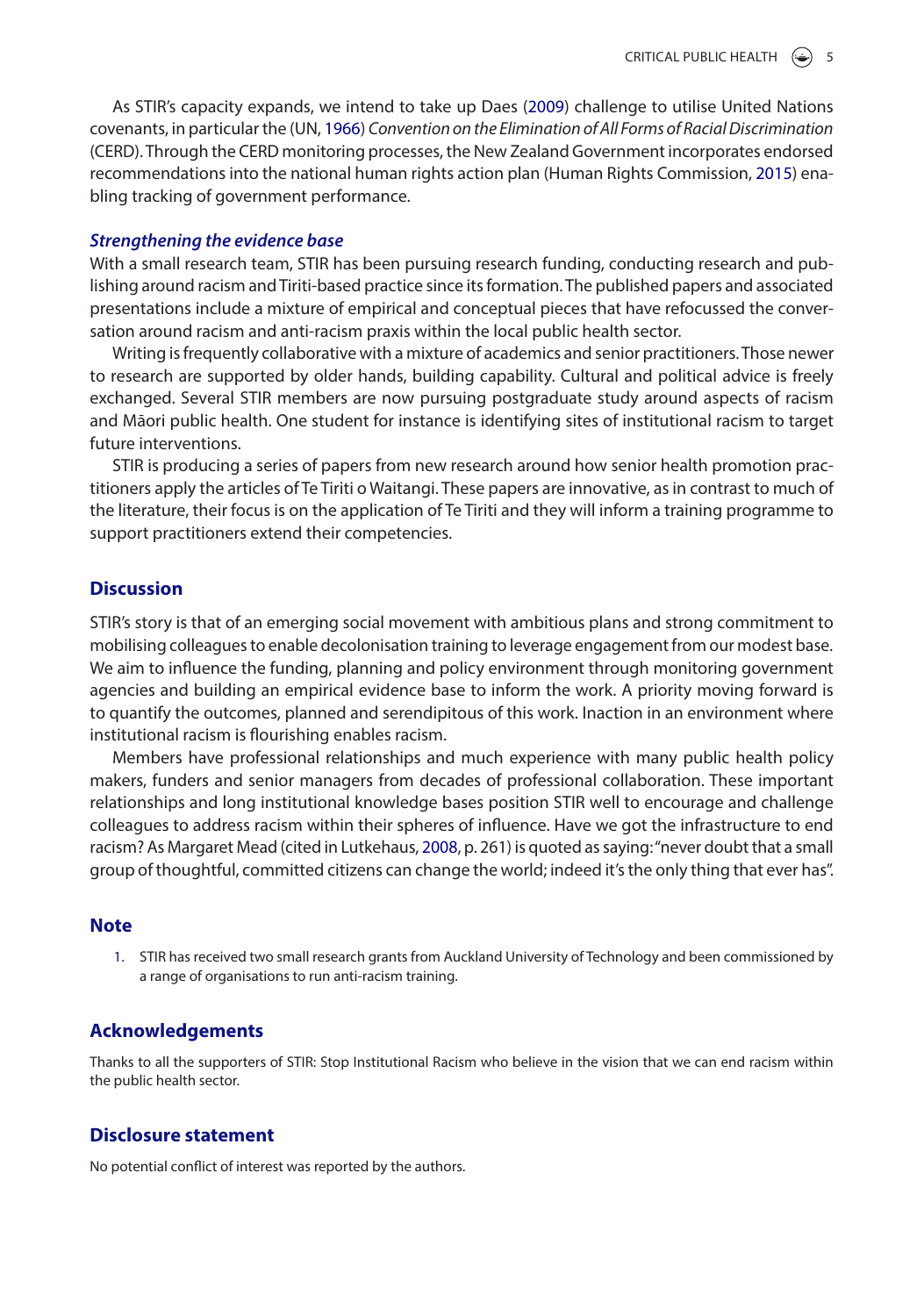# **ORCiD**

*H. A. Cam[e](http://orcid.org)* <http://orcid.org/0000-0002-1119-3202> *T. Simpson* <http://orcid.org/0000-0002-9175-8874>

# **References**

- <span id="page-6-2"></span>Ajwani, S., Blakely, T., Robson, B., Tobias, M., & Bonne, M. ([2003](#page-1-3)). *Decades of disparity: Ethnic mortality trends in New Zealand 1980–1999* (Public Health Intelligence Occasional Bulletin No.16). Wellington: Ministry of Health, Public Health Intelligence Group and University of Otago.
- <span id="page-6-5"></span>Angell, B., Muhunthan, J., Irving, M., Eades, S., & Jan, S. ([2014](#page-2-0)). Global systemic review of the cost-effectiveness of indigenous health interventions. *PLoS ONE, 9*, e111249. doi:[10.0.1371/journal.pone.0111249](http://dx.doi.org/10.0.1371/journal.pone.0111249)
- <span id="page-6-11"></span>Ballara, A. [\(1986\)](#page-2-1). *Proud to be white? A survey of Pakeha prejudice in New Zealand*. Auckland: Heinemann.

<span id="page-6-17"></span><span id="page-6-9"></span>Belich, J. [\(1986](#page-2-2)). *The New Zealand wars and the Victorian interpretation of racial conflict*. Auckland: Auckland University Press. Berghan, G., & Came, H. [\(2015\)](#page-3-1). *STIR: Stop Institutional Racism annual report*. Auckland: STIR.

- <span id="page-6-3"></span>Bramley, D., Hebert, P., Tuzzio, L., & Chassin, M. [\(2005](#page-1-4)). Disparities in indigenous health: A cross-country comparison between New Zealand and the United States. *American Journal of Public Health, 95*, 844–850. doi[:10.2105/AJPH.2004.040907](http://dx.doi.org/10.2105/AJPH.2004.040907)
- <span id="page-6-6"></span>Braveman, P. ([2014\)](#page-2-3). What are health disparities and health equity? We need to be clear. *Public Health Reports, 129*, 5–8.
- <span id="page-6-10"></span>Byrnes, G. [\(2006\)](#page-2-4). "Relic of 1840" or founding document? The treaty, the tribunal and concepts of time. *Kotuitui: New Zealand Journal of Social Sciences, 1*(1), 1–12.
- <span id="page-6-13"></span>Came, H. ([2012\)](#page-2-5). *Institutional racism and the dynamics of privilege in public health* (Unpublished doctorate). Waikato University, Hamilton.
- <span id="page-6-27"></span>Came, H. ([2013](#page-4-0)). Beginning to address institutional racism within the public health sector: Insights from a provider survey. *Keeping Up to Date, 38*(Autumn/Winter), 1–9.
- <span id="page-6-18"></span>Came, H. [\(2014\)](#page-3-2). *PHA special interest group on institutional racism annual report*. Auckland: Public Health Association.
- <span id="page-6-22"></span>Came, H., & da Silva, S. [\(2011\)](#page-4-1). Building political competencies for the transformation of racism in Aotearoa. *Kotuitui, 6*, 113–123. doi[:10.1080/1177083X.2011.615332](http://dx.doi.org/10.1080/1177083X.2011.615332)
- <span id="page-6-25"></span>Came, H., & Doole, C. [\(2014a](#page-4-2)). *Institutional racism policy position*. Auckland: Public Health Association, Health Promotion Forum, Royal College of Public Health Medicine.
- <span id="page-6-26"></span>Came, H., & Doole, C. ([2014b\)](#page-4-3). *Submission on the public health service specifications*. Auckland: STIR: Stop Institutional Racism.
- <span id="page-6-19"></span>Came, H., & McCreanor, T. [\(2015\)](#page-3-3). Pathways to transform institutional (and everyday) racism in New Zealand. *Sites: A Journal of Social Anthropology and Cultural Studies*, *12*, 24–48. doi[:10.11157/sites-vol12isss2id290](http://dx.doi.org/10.11157/sites-vol12isss2id290)
- <span id="page-6-14"></span>Came, H., MacDonald, J., & Humphries, M. ([2015](#page-3-4)). Enhancing activist scholarship in New Zealand and beyond. *Contention: The Multidisciplinary Journal of Social Protest , 3*, 37–53.
- <span id="page-6-0"></span>Centers for Disease Control and Prevention. [\(2013\)](#page-1-5). CDC health disparities and inequalities report – United States. *Morbidity and Mortality Weekly Report, 62*(3), 1–187.
- <span id="page-6-8"></span>Colvin, C. J. ([2014](#page-2-6)). Evidence and AIDS activism: HIV scale-up and the contemporary politics of knowledge in global public health. *Global Public Health, 9*, 57–72. doi[:10.1080/17441692.2014.881519](http://dx.doi.org/10.1080/17441692.2014.881519)
- <span id="page-6-1"></span>Commission on Social Determinants of Health. [\(2008\)](#page-1-6). *Closing the gap in a generation: Health equity through action on the social determinants of health*. Geneva: World Health Organization.
- <span id="page-6-28"></span>Daes, E.-I. [\(2009\)](#page-5-1). The contribution of the working group on indigenous populations to the genesis and evolution of the United Nations declaration on the rights of indigenous peoples. In C. Charters & R. Stavenhagen (Eds.), *Making the declaration work: The United Nations declaration on the rights of indigenous peoples* (pp. 48–78). Copenhagen: International Work Group for Indigenous Affairs.
- <span id="page-6-21"></span>Denson, N. [\(2009\)](#page-4-4). Do curricular and cocurricular diversity activities influence racial bias? A meta-analysis. *Review of Educational Research, 79*, 805–838. doi:[10.3102/0034654309331551](http://dx.doi.org/10.3102/0034654309331551)
- <span id="page-6-16"></span>Durie, M. ([1999](#page-3-5)). Te pae mahutonga: A model for Māori health promotion. *Health Promotion Forum Newsletter, 49*, 2–5. Retrieved from<http://www.hauora.co.nz/resources/tepaemahutongatxtvers.pdf>
- <span id="page-6-4"></span>Greenwood, M., De Leeuw, S., & Reading, C. [\(2015\)](#page-1-7). *Determinants of indigenous people's health in Canada: Beyond the social*. Toronto: Canadian Scholars Press.

<span id="page-6-15"></span>Health Promotion Forum. [\(2000\)](#page-3-6). *TUHA-NZ: Treaty Understanding of Hauora in Aotearoa New Zealand*. Auckland: Author.

- <span id="page-6-12"></span>Hill, R. S. ([2004\)](#page-2-7). *State authority, indigenous autonomy: Crown-Maori relations in New Zealand Aoteaora 1900–1950*. Wellington: Victoria University Press.
- <span id="page-6-29"></span><span id="page-6-20"></span>Human Rights Commission. ([2015](#page-5-2)). *New Zealand's national plan of action*. Retrieved from <http://npa.hrc.co.nz/#/> Jones, C. [\(2003\)](#page-4-5). Confronting institutionalized racism. *Phylon, 50*, 7–22.
- <span id="page-6-23"></span>Jones, C. [\(2016\)](#page-4-6). *Achieving health equity: Tools for a national conversation on racism*. Philadelphia, PA: American Public Health Association.
- <span id="page-6-24"></span>Labonté, R. ([2008](#page-4-7)). Global health in public policy: Finding the right frame? *Critical Public Health, 18*, 467–482. doi[:10.1080/09581590802443588](http://dx.doi.org/10.1080/09581590802443588)
- <span id="page-6-7"></span>Laverack, G. [\(2013\)](#page-2-8). *Health activism: Foundations and strategies*. London: Sage.